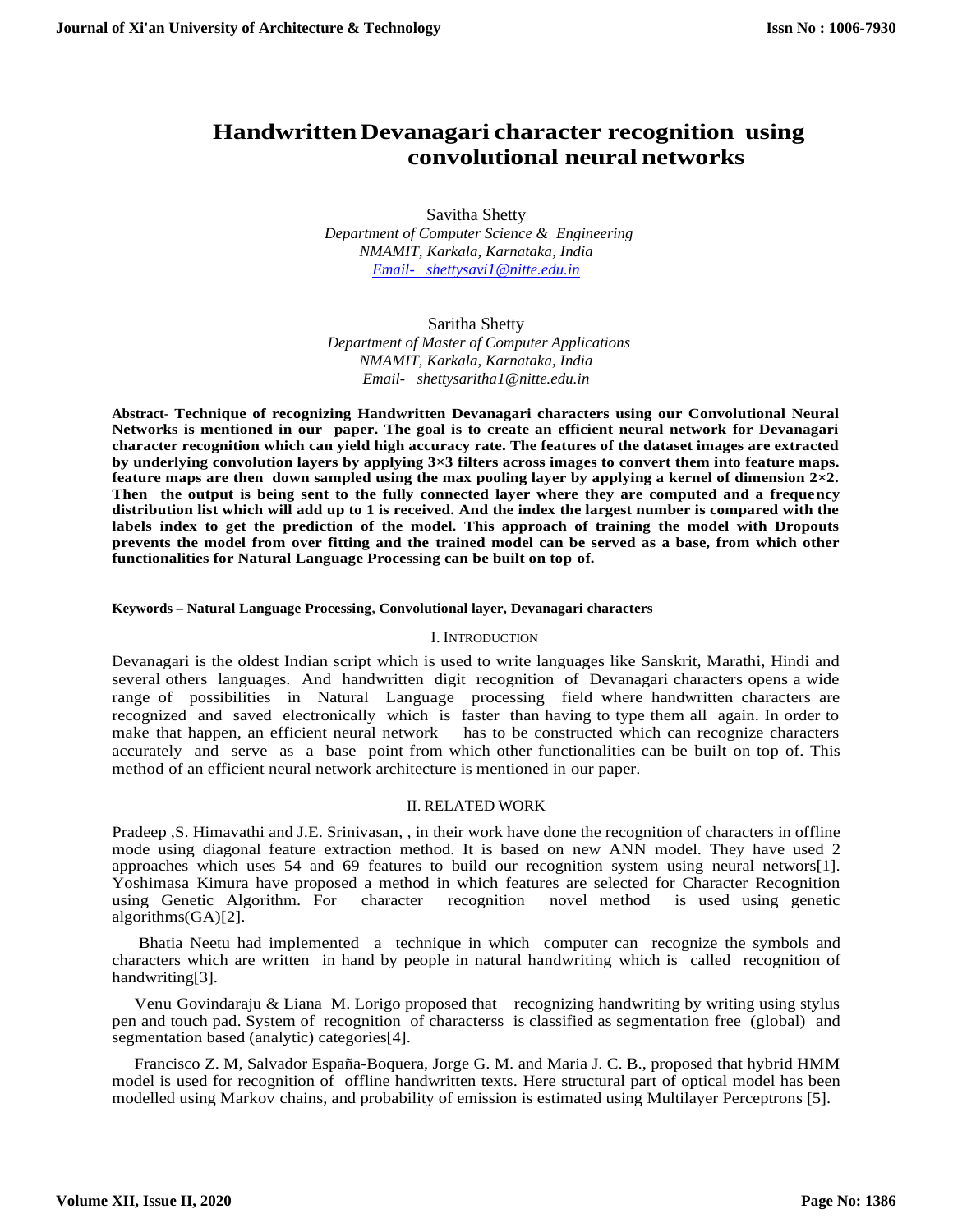F. Kimura ,U. Pal and T. Wakabayashi have implemented a quadratic\_classifier\_scheme for recognition of offline handwritten numbers for 6 Indian scripts[6].

S. Chaudhury, Lipika Dey and Reena Bajaj have used three kinds of features like descriptive component moment features, features and density features for classification of Numbera in Devanagari. Multi\_classifier was proposed for increasing the reliability and they obtained 89.6% accuracy for numbers in handwritten-Devanagari [7].

Sandhya\_Arora have used 4 techniques for extraction of features like intersection, straight line fitting feature and shadow\_features. Shadow features are globally computed for character\_image while other features are ccalculated by dividing the image of character into segments[8].

Ahmed M. AlKhawaldeh , Khedher Mohammed Z. and Abandah Gheith A. have Recognized characters using features. Arabic characters are used for training and testing the system [9].

Cleber Zanchettin, Neves Renata F. P., Filho Lopes, Mello Carlos A.B., Alberto N. G. described how to recognize handwritten digits using SVM.Performance of SVM is better a s compared to Multilayer perceptron classifier. Experiment was done by considering NIST SD19 dataset. One of the advantage of MLP is it segment classes which are non-linearly separable [10].

Fatos T. Yarman-Vural and Nafiz Arica, developed a method which removes most of the available preprocessing operations, as a result there is loss of important information. They have developed powerful segmentation algorithm which decreases the over-segmentation [11].

Anup Kumar Panda and Sushree Sangita Patnaik have proposed 2 algorithms which used for the optimal harmonic\_compensation and it minimizes undesirable losses which occurs inside the APF [12].

#### III.PROPOSED SYSTEM

The proposed system includes three convolutional layer networks with max pooling layers. This allows our system to work on Aggressive convolutions followed by lightweight densely connected layers. So the feature mapping is done by extracting smallest significant features of the image and only those features can be then moved to the fully connected neural networks in the forthcoming layers. This allows the system to be robust and intelligent and also efficient in recognizing handwritten digits.

### IV. METHODOLOGY

The whole process of training the model and recognizing the characters is divided into 3 parts.

- A. Cleaning thedata
- B. Training the data
- C. Predicting the data

### **Cleaning the data**

In this phase the data converted from the image matrix values to numpy array of pixel value and image label. The image is represented as numpy array since tensorflow framework which is used to train the model, expects tensors or numpy arrays as training instance. The image that is used to train the data, each contains 32x32 pixels having 3 color channels (R,G,B). Since extra detail of the color channels is not significantly necessary for training, three color channels are reduced to one color channel by gray scaling. After applying grayscale filter to the image, it represents values of image pixel in ranges between 0 to 255, here 255 is white pixel and 0 is black pixel. Here values between 0 to 255 is normalized to range between 0 and 1 since that is the optimal range for image processing in machine learning. The same operation is recursively applied on all images present in the dataset and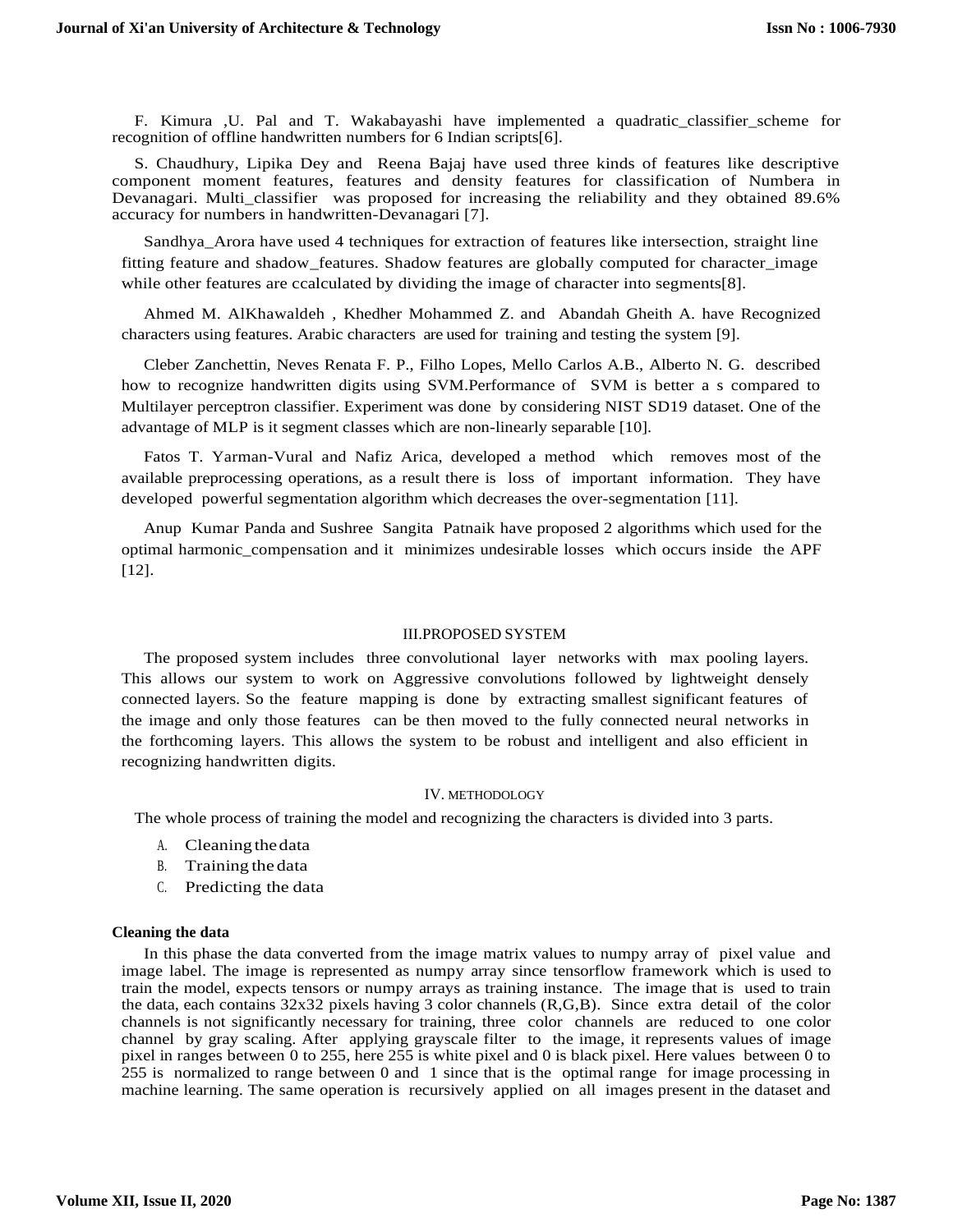at the end a 2D numpy array of normalized pixel value and their corresponding labels is obtained, ready for training. Figure 1 shows the conversion from image matrix to numpy matrix.



Figure 1:Conversion from image matrix to numpy matrix

Training the Data: Training the data is the crucial part of the entire process where the transformed images matrix which numpy arrays are used to train the model. For training the Sequential neural networks are used where the output of previous layer is input to next layer. For our specific problem, the following layers are stacked.

- **a.** 2D convolutional layer with 3x3 kernel (convolution)
- **b.** 2D max-pooling layer with 2x2 kernel (downsampling)
- **c.** 2D convolutional layer with 3x3 kernel (convolution)
- **d.** 2D max-pooling layer with 2x2 kernel (downsampling)
- **e.** 2D convolutional layer with 3x3 kernel (convolution)
- **f.** Fully connected layer with 64 units (feed forward)
- **g.** Fully connected layer with 46 units (feed forward)
- Convolutional Layer. Convolutional Neural Network is applied while analyzing the visual\_imagery. multilayer perceptrons which are regularized are CNNs. Because of "fullyconnectedness" nature there is problem of over fitting data. So solution is to regularize it by adding weights to the loss function.
- Pooling Layer. We are adding a pooling layer in between the convolution layers. It reduces the amount of computation and number of parameters and thus controls overfitting. It uses MAX operation on every slice of input to resize it. Generally used pooling layer is filter with 2X2 having a stride of 2 which downsamples input by 2 along height and weight which discards 75% of activations.
- Fully Connected Layer. Here the Neurons are connected to all activations in our previous layer. The activations are calculated by doing bias offset and matrix multiplication. Table 1 shows the model architecture and functionality.

Table - 1 Model architecture and functionality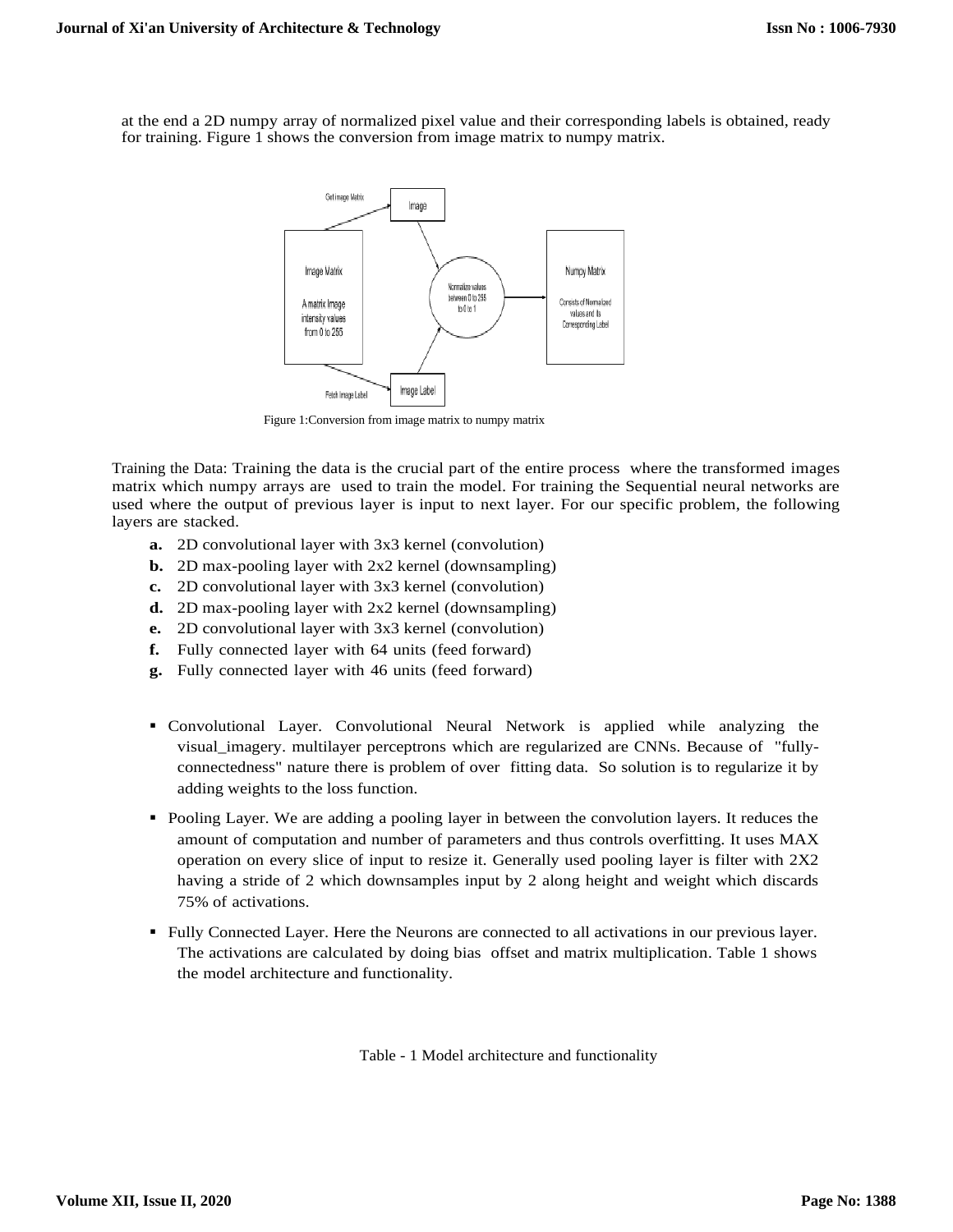| Layer $(type_$                 | <b>Shape of Output</b>     | Par<br>ams |
|--------------------------------|----------------------------|------------|
| Conv $2d$ (Conv $2D$ )         | (None., 30, 30, 32)        | 320        |
| maxpooling2d (MaxPooling_2D)   | (None $\ldots$ 15, 15, 32) | $\Omega$   |
| $_{conv2d\_1(Conv2D_{})}$      | (None $\ldots$ 13, 13, 64) | 18496      |
| $maxpooling2d_1(Max_Pooling2)$ | (None $ 6, 6, 64$ )        | $\Omega$   |
| $conv2d2$ (Conv 2D)            | (None $\ldots$ 4, 4, 64)   | 36928      |
| Flatten (Flatten)              | (None ., $1024$ )          | $\Omega$   |
| Dense <sub>(Dense)</sub>       | $(None \dots 64)$          | 65600      |
| $Drop out_{-} (Drop out_{})$   | (None <sub>,</sub> , 64)   | $\Omega$   |
| dense $1(Dense)$               | (None <sub>,.,</sub> 46)   | 2990       |

2D Conv and 2D max-pooling ( First pass ). This is called as input layer. In the first convolutiona layer, 32 units were used with 3x3 kernels which produces a 3x3 convoluted image of 32 sets each. This produces the output feature maps of size 30x30x32 which is 32 sets of 30x30 convoluted images. Which produces a total of 320 parameters for the next layer. Layer here contains Relu activation which is used to convert negative value to 0. After max pooling with 2x2 kernels, 32 sets of 15x15 images are generated. Then the 15x15x32 feature maps are sent to the next layer.

2D Conv and 2D max-pooling ( Second pass ). In the second convolution layer, further convolution is applied to the feature maps that are generated in the previous layers. After applying the convolution of 3x3 for all the feature maps, an output shape of 13x13x64 is generated where 64 sets of images with 13x13 dimension is obtained. Layer here contains Relu activation which is used to convert negative value to 0. After max pooling with 2x2 kernels, 64 sets of 13x13 images are reduced to 64 sets of 6x6 images. Then these feature maps are sent to the next layer in the network.

2D Conv (Third pass). In the third convolution layer, further convolution is applied to 64 sets of images with dimension 6x6 to obtain 64 sets of feature maps with dimensions  $4x\overline{4}$ . These feature maps are being sent to the next layer in the network. Layer here contains Relu activation which converts negative value to 0.

Flatten Layer (Fourth pass). In this layer, the 2D feature maps are converted to 1D vector by flattening the 2D matrix. This is necessary since the dense layer expects a flat array as an input so this layer acts as the transformer for transforming data feeding into the dense layer. This layer takes the input 4x4x64 and converts it into 1024x1.

Fully Connected/Dense Layer (Fifth pass). The fully connected layer is <sup>a</sup> simple neural network where simple feed forward mechanism happens. Layer here contains 64 units with Relu activation which is used to convert negative value to  $\overline{0}$  which is handy for image processing.

Dropout Layer. Dropout layer drops certain neurons at the training stage. During training stages, nodes are dropped from the net with probability of 1-p , kept in the network having probability p, here network which is reduced is left; outgoing , incoming edges to dropped-out nodes are removed.

Dense Layer/ Fully Connected (Sixth pass). This dense layer is the output layer containing 46 units which is same as the number of classes/labels. This layer contains <sup>a</sup> softmax activation which distributes the probability across 46 units so that their probabilities can add up to 1. And the index of the largest of those probability distribution is the prediction given by the model.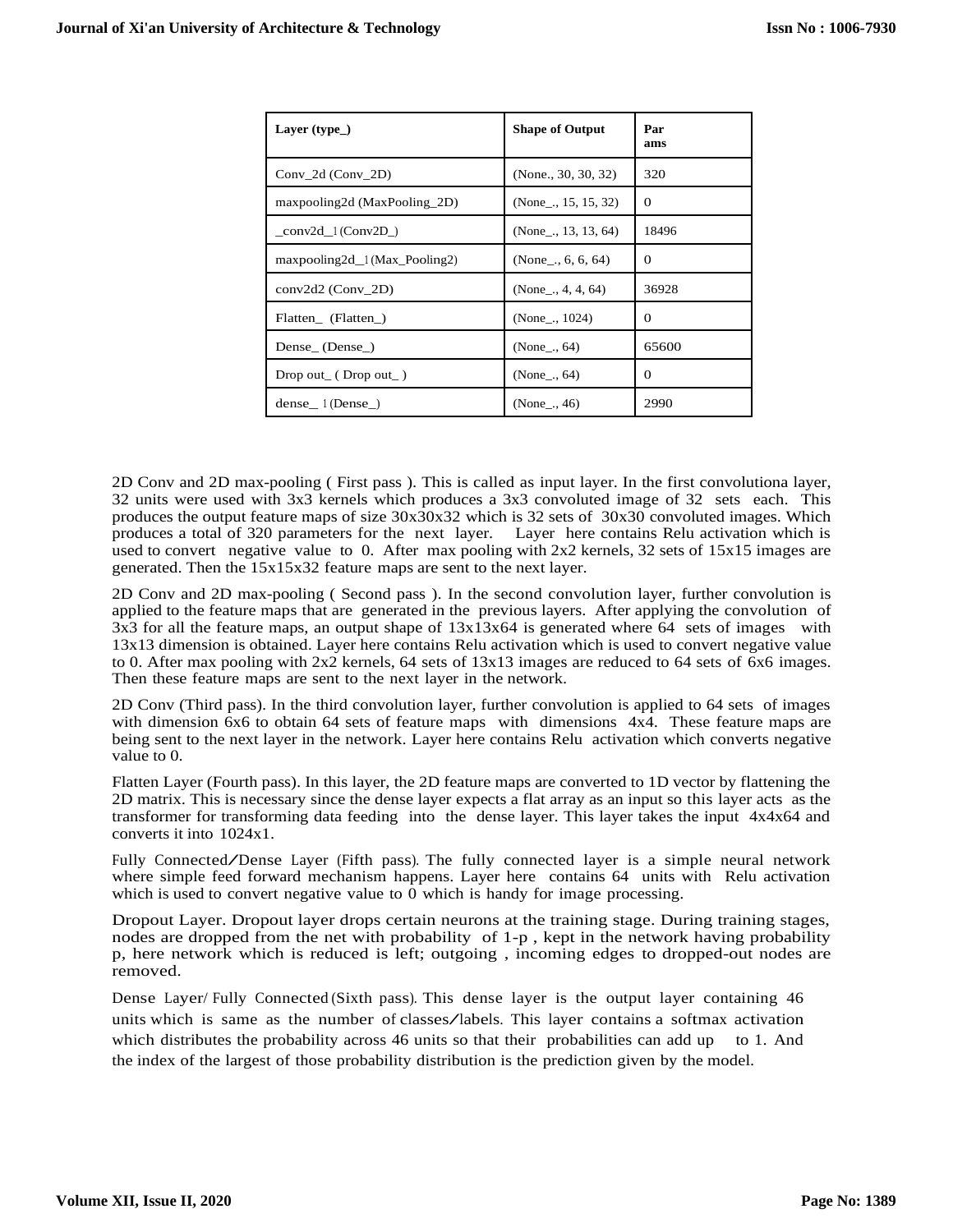Predicting the data : When the training process ends, model is generated after training which can be used to predict any handwritten character which is sent to the model containing 32x32 dimensions. The model can be loaded by using tools like Tensorflow. Any image in a large space has to be applied character segmentation and resized to 28x28. And the resized image has to be applied padding of 4 pixels on four sides and should be sent for the prediction into the model. While predicting, the model gives the probability distribution of which the largest index of the largest value in the list is the prediction of the model.

#### V. RESULTS AND DISCUSSIONS

After training the model with 92000 public dataset instances containing, 78200 training instances and 13800 testing instances with 46 classes for 10 epochs each, the Accuracy of the model is 0.9746377015113831 and the loss is 0.14186847770127697. Figure 2 represents the minimizing loss and figure 3 represents the raising accuracy of the model.



Figure 2: Raising accuracy of the model



Figure 3: Raising accuracy of the model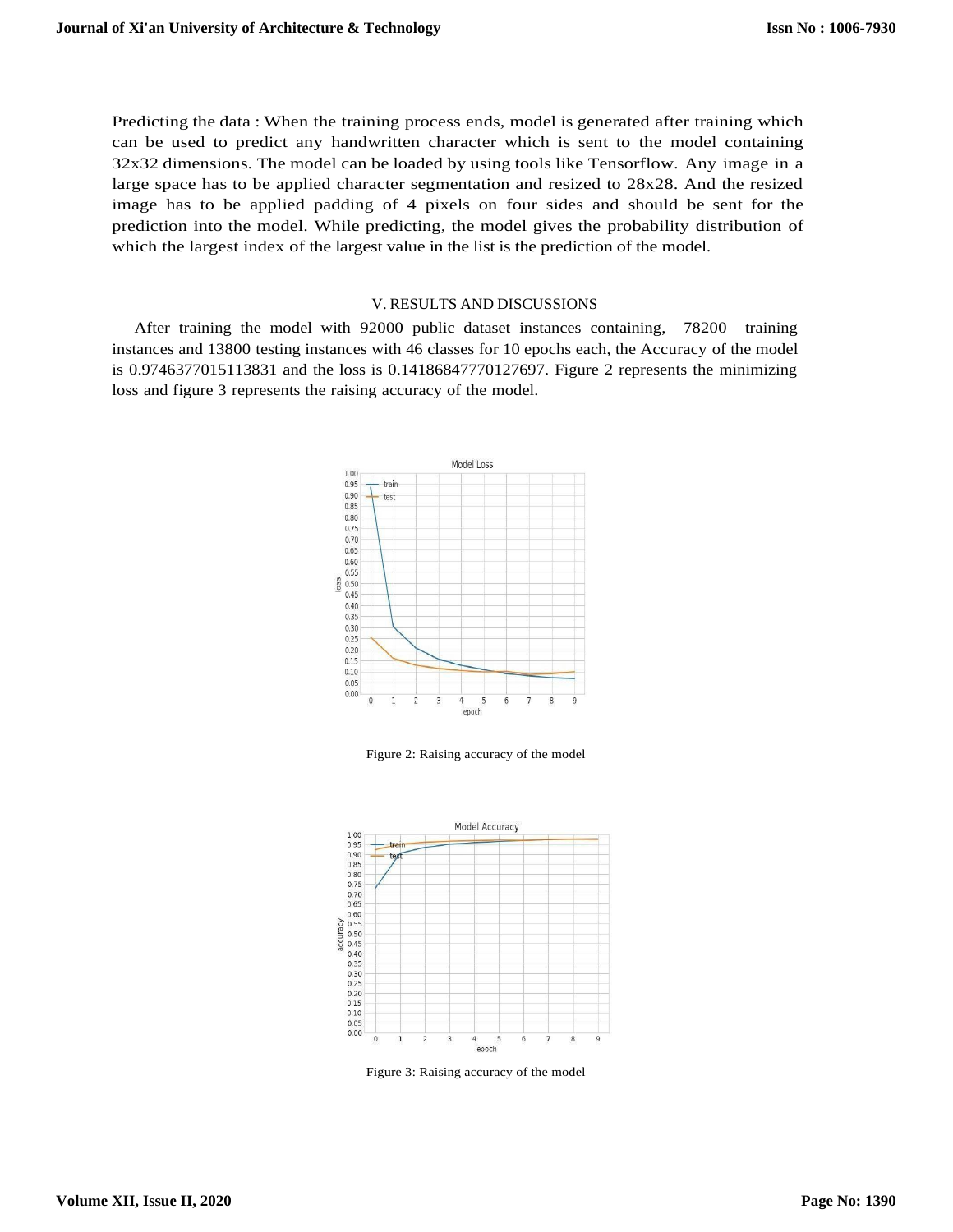In the above graphs, the 10 epoch values ranges from 0 to 9 in the x axis and accuracy of the model ranging from 0 to 1 in the y axis is plotted. The blue line represents the accuracy and loss of the model plotted in the course of the training per epoch. And the brown line is the accuracy and loss of the model plotted after testing the model after each In the "Model Accuracy" graph because of epoch. In the "Model Accuracy" graph because of dropouts, the model keeps losing inactive neurons in each epoch.

In the "Model Accuracy" graph because of dropouts, the model keeps losing inactive neurons in each epoch, and then the model has to put extra efforts in learning new patterns, which is a good sign since it doesn't allow the model to over-fit and remain flexible even after the training is done. So the model remains flexible for 92,000 records. The more instances the model is trained with, more efficient it would be. So the model will gain accuracy as the number of training/testing instances are raised.

# VI. CONCLUSION

Efficient neural network for Devanagari character recognition which can yield high accuracy rate is created. The features of the dataset images are extracted by underlying convolution layers by applying 3×3 filters across images to convert them into feature maps. feature maps are then down sampled using the max pooling layer by applying a kernel of dimension  $2\times 2$ . This approach of training the model with Dropouts prevents the model from over fitting and the trained model can be served as a base, from which other functionalities for Natural Language Processing can be built on top of.

# REFERENCES

[1] G J. Pradeep, , S. Himavathi, Srinivasan E. "Diagonal Based Feature Extraction For Handwritten Alphabets Recognition System Using Neural Network", "International Journal of Computer Science & Information Technology (IJCSIT)", Vol 3, No 1, Feb2011.

[2] Kimura Yoshimasa, "Feature Selection for Character Recognition Using Genetic Algorithm", "Fourth International Conference on Innovative Computing, Information and Control"

978-0-7695-3873-0/09© <sup>2009</sup> IEEE, 2009.

[3] Bhatia Neetu, "Optical Character Recognition Techniques", "International Journal of Advanced Research in Computer Science and Software Engineering", Volume 4, Issue 5, May 2014.

[4] Liana M. Lorigo and Venu Govindaraju, "Offline Arabic Handwriting Recognition: A Survey", "IEEE Transactions on Pattern Analysis and Machine Intelligence", Volume 28 Issue 5, May 2006.

[5] Salvador España-Boquera, Maria J. C. B., Jorge G. M. and Francisco Z. M., "Improving Offline Handwritten Text Recognition with Hybrid HMM/ANN Models", "IEEE Transactions on Pattern Analysis and Machine Intelligence", Vol. 33, No. 4, April2011.

[6] U. Pal, T. Wakabayashi and F. Kimura, "Handwritten numeral recognition of six popular scripts," "Ninth International conference on Document Analysis and Recognition ICDAR 07", Vol.2, pp.749-753, 2007.

[7] Reena Bajaj, Lipika Dey, and S. Chaudhury, "Devanagari numeral recognition by combining decision of multiple connectionist classifiers", Sadhana, Vol.27, part. 1, pp.-59-72, 2002.

[8] Sandhya Arora, "Combining Multiple Feature Extraction Techniques for Handwritten Devnagari Character Recognition", "IEEE Region 10 Colloquium and the Third ICIIS", Kharagpur, INDIA, December 2008.